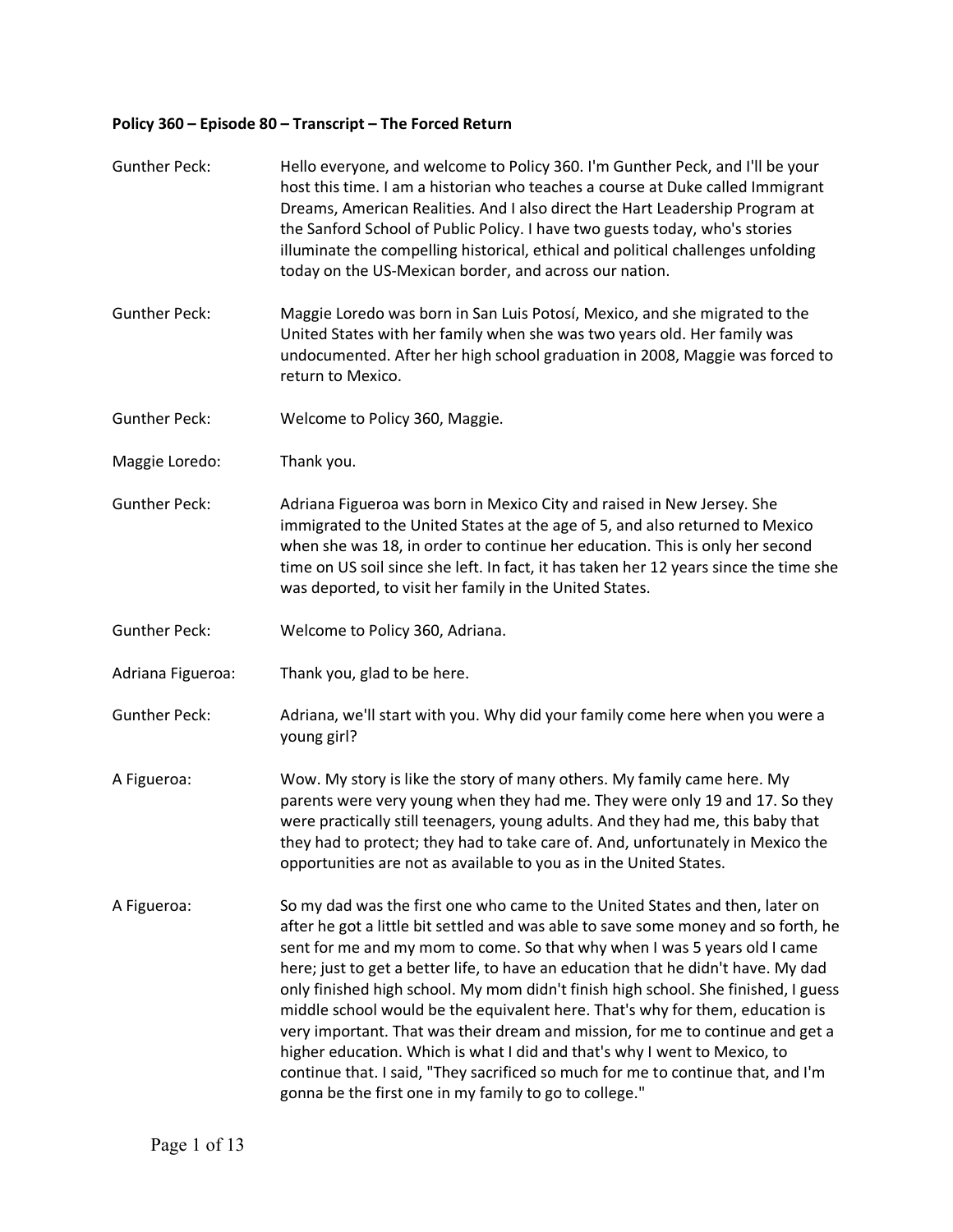| <b>Gunther Peck:</b> | That's very powerful. Tell me a little bit about what it was like to be in high<br>school, or elementary school, in the United States when you were invested at<br>that point in an education. Did you feel like this was the best place for your<br>education?                                                                                                                                                                                                                                                    |
|----------------------|--------------------------------------------------------------------------------------------------------------------------------------------------------------------------------------------------------------------------------------------------------------------------------------------------------------------------------------------------------------------------------------------------------------------------------------------------------------------------------------------------------------------|
| A Figueroa:          | Yes. Honestly I would have loved to go to college in the United States. I'm here<br>at Duke and I see these beautiful buildings and I see a lot of "dreamers" now<br>that were able to go to college for Doctor, and I'm so happy for them; at the<br>same time, sort of nostalgically thinking I wish I would've had this opportunity<br>as much as a lot of other people who are now in Mexico.                                                                                                                  |
| A Figueroa:          | My parents, what was it like here? In the United States it's very interesting,<br>where you live is where you go to high school. In Mexico it's not that way. You<br>can apply to go to a better high school, even if it's across town.                                                                                                                                                                                                                                                                            |
| A Figueroa:          | We moved to Linwood, New Jersey from Brigantine, just because the high<br>school was better. That's how much my parents wanted a better life and a<br>better education for us. We moved to Linwood, and in Linwood there's not a<br>high Latino population, because to be honest in the United States, in reality<br>where you live and opportunities you have are equivalent. So we had to move<br>to get better opportunities. That's how it is in the United States.                                            |
| A Figueroa:          | When I went to Linwood it was interesting because I was the only Mexican in<br>my high school at that time. The immigrants raised there are very different. For<br>example, my sister was first generation born here. She was able to go to<br>Delaware University, on a scholarship for soccer.                                                                                                                                                                                                                   |
| A Figueroa:          | That was another problem in my parent's life because they have this one<br>daughter who couldn't go here but is still continuing her education in Mexico,<br>and their other daughter here. That's just different opportunities for being born<br>in different places.                                                                                                                                                                                                                                             |
| <b>Gunther Peck:</b> | I want to turn to Maggie, but a quick follow-up about what education still means<br>to your parents. Were they part of your decision to leave, obviously they were<br>but what was that like; when you had to leave home?                                                                                                                                                                                                                                                                                          |
| A Figueroa:          | To this day I think it's the hardest decision I've ever made so far in my life. To<br>leave, and I imagine it's what they had to do as well when they left Mexico Their<br>families, their lives, their everything.                                                                                                                                                                                                                                                                                                |
| A Figueroa:          | When I decided to go back to  It's funny, because you don't think it gets you,<br>but it does. And you think you've grown up; surpassed it. Yeah, it was a difficult<br>decision, but I made it for them. Just like I think they made it for us. It's their<br>story as well. I know they're very proud, when they have my college diploma in<br>their living room. So I think it was the right decision; it was the only decision I<br>could make at the time. To continue. And now they're asking me, what about |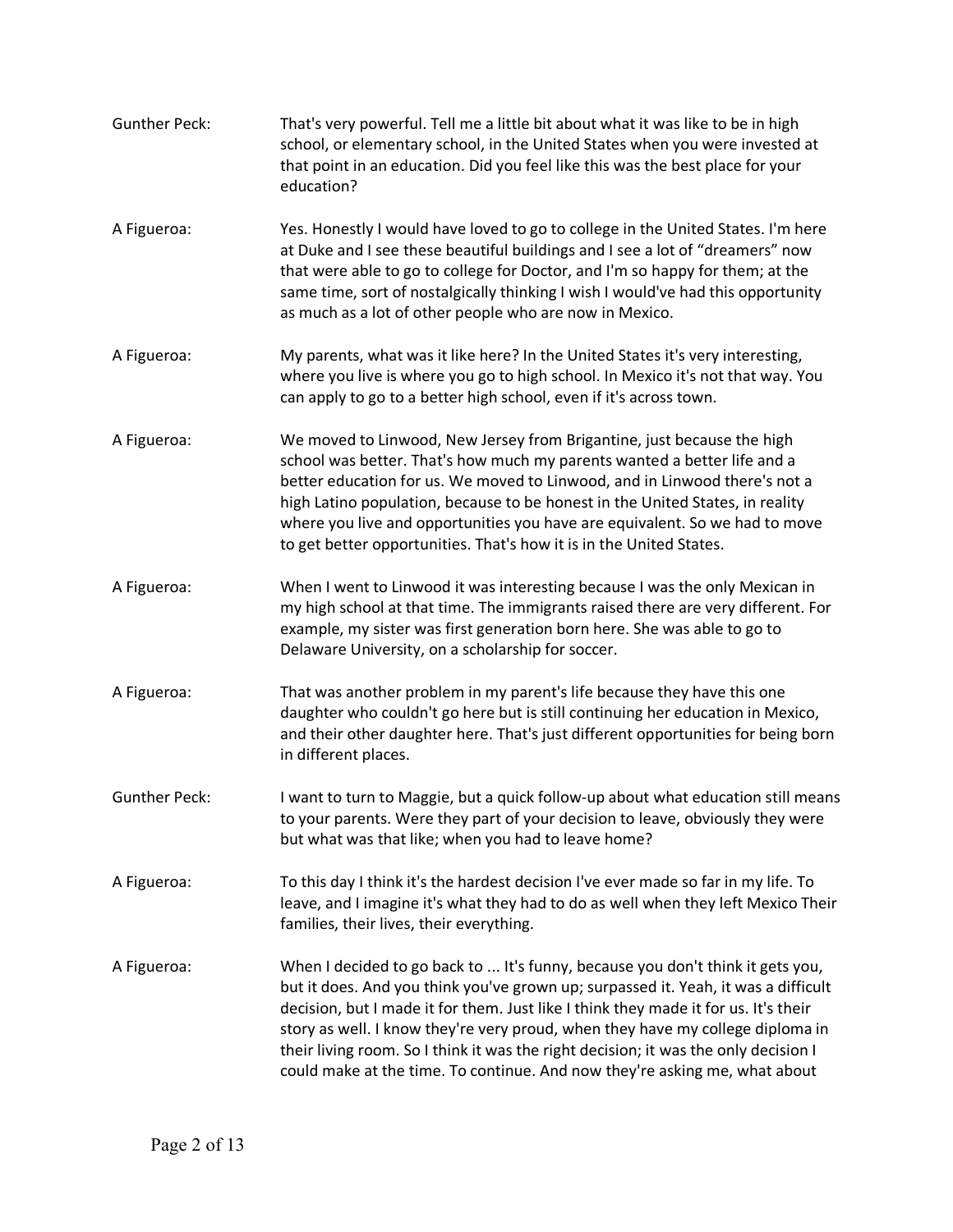my masters and so forth. And when am I gonna get my PhD. Yeah there's always more.

- Gunther Peck: That's a powerful reflection about how you have actually stayed connected to your parents, in different countries. Both of you, in a way exiled from home. And how education is this kind of aspiration. This thing that actually holds people together.
- Gunther Peck: Could you reflect as well, what it has meant to achieve your educational aspirations in Mexico? It's also an amazing story; that you have succeeded, exceeded what you might have thought you were gonna do as an elementary school girl in New Jersey. My question is really, how education continues to be a point of connection, for you and not just your parents but other.
- A Figueroa: I think that's why it's also important for my parents, because education is power; knowledge is power. The more you're educated in different aspects, is how you can do something about it. And you have no choice because you know better. Once you know. And that's part of what makes us, as activists, act and voice. And say we know better, so we have to do something about it. If nobody else is gonna do something about it, we have to do something about it. So we have to get educated first, and we have to continue that. It's important because it's a way that we can get the power, just because of our circumstances and where we were born, we were denied.
- A Figueroa: So that's our way of getting it back. At least for me and our family. And I guess a lot of people as well. A lot of deportees and returnees, that go back to Mexico and go to college, and say this was important for me, and this is the way I might get back to the United States as well. That's another thing; after I finished college, the university undergrad in Mexico, I did try to look at programs for my Masters here to see if I could get a student visa. That's a whole other story because it's so hard and because of all the requisitions that they ask. Basically you have to be very wealthy and be able to say I'm gonna be able to afford an expensive college. Which is another subject, but in the same thing it's a sort of economic oppression as well in that way. But it doesn't mean I'm not gonna continue in the future.
- Gunther Peck: What you're also articulating is so, exemplary and useful for other students to hear. Because what you're describing as education is a kind of purpose; a purpose for life. It's something that's connected to engagement, and activism, and it's the antithesis of an entitlement. That is about power, and it's powerful. I imagine your parents are really proud of you.
- Gunther Peck: Maggie, let me ask you a similar starting point, and if you could we can go back in time. I do wanna know why your family originally decided to come to the United States.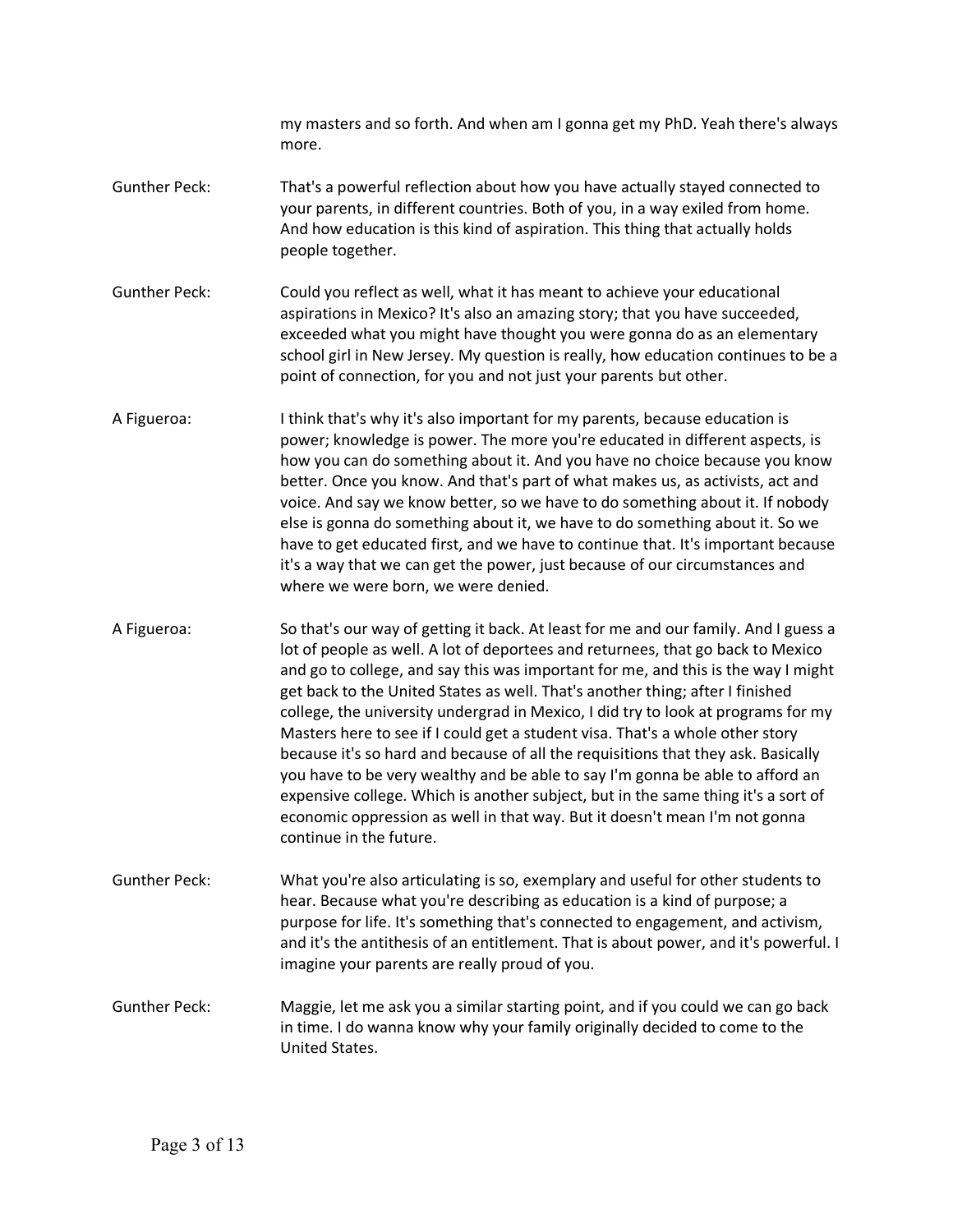| Maggie Loredo:       | In a very brief description, I was born in San Luis Potosí as you said, but my<br>parents migrated. It's very similar to Ariana's story and I think many families<br>have a very similar story, of my dad migrating first and then my mom following<br>him with me. And going to get a better life for the family, because in Mexico and<br>other countries we don't have that opportunity. Our parents didn't have that<br>opportunity, and it's very sad that even when we go back, we find the same<br>conditions as when my parents left the country in this case.                                                                                                                                                                                                                 |
|----------------------|----------------------------------------------------------------------------------------------------------------------------------------------------------------------------------------------------------------------------------------------------------------------------------------------------------------------------------------------------------------------------------------------------------------------------------------------------------------------------------------------------------------------------------------------------------------------------------------------------------------------------------------------------------------------------------------------------------------------------------------------------------------------------------------|
| Maggie Loredo:       | I grew up in Texas and Georgia. I lived in Texas my childhood and then moved to<br>Georgia when I was 9, northern Georgia. That's where I finished elementary,<br>middle school, high school. In 2008, because I wanted to continue my education<br>and because I hit the reality of what it meant being undocumented after 18.<br>And especially in a state like Georgia; here in the south, very obviously<br>conservative. And in 2008 the whole economic crisis as well, you were hearing<br>more about raids and interior removals and everything was starting to be on the<br>air. At that point the only option I had was to move to Mexico and hopefully find<br>a way to continue my education, and eventually maybe one day come back<br>home. That was my sort of my logic. |
| Maggie Loredo:       | We call it a forced return because at the end of the day it's systemically forced.<br>Many people call it voluntarily. "Oh you were not deported, you voluntarily<br>went." Yes, you didn't go through an administrative process, and obviously it's a<br>different violence being deported. We definitely acknowledge that. But also<br>returning in a forced way by the system is also a different process. Maybe more<br>emotional, and maybe it's a longer process, but at the end it's that. So I went<br>back to San Luis Potosí, to the town where my parents were born, in 2008. I've<br>been in Mexico for a decade now.                                                                                                                                                      |
| <b>Gunther Peck:</b> | Tell me more about what the experience was like? About, in a way returning to<br>a country you didn't know. And how you became this activist, this remarkable<br>advocate for yourself and for many people. Maybe start with the experience of<br>return. Or of exile.                                                                                                                                                                                                                                                                                                                                                                                                                                                                                                                 |
| Maggie Loredo:       | It's very interesting because it's very different to nowadays. I look at Adriana,<br>she went back before I did, she went back in 2005 to Mexico. I went back in<br>2008. I'm talking about a moment where nobody, absolutely nobody was talking<br>about deportation or return, in Mexico but also here in the US.                                                                                                                                                                                                                                                                                                                                                                                                                                                                    |
| Maggie Loredo:       | Arriving to Mexico, yes you know you have the citizenship paper and the<br>citizenship status, and you know that you have rights in that country<br>supposedly. You understand that that's not enough and that's not the only thing<br>that a human needs. To have an ID, a photo that says that you belong to that<br>country, because you figure out that having or owning those documents doesn't<br>necessarily mean you belong there or you're from there. Or that you have rights<br>there.                                                                                                                                                                                                                                                                                      |
| Maggie Loredo:       | A lot of the rights get violated, of Mexican citizens in Mexico, and also obviously<br>people that get deported on return it's a different experience because we                                                                                                                                                                                                                                                                                                                                                                                                                                                                                                                                                                                                                       |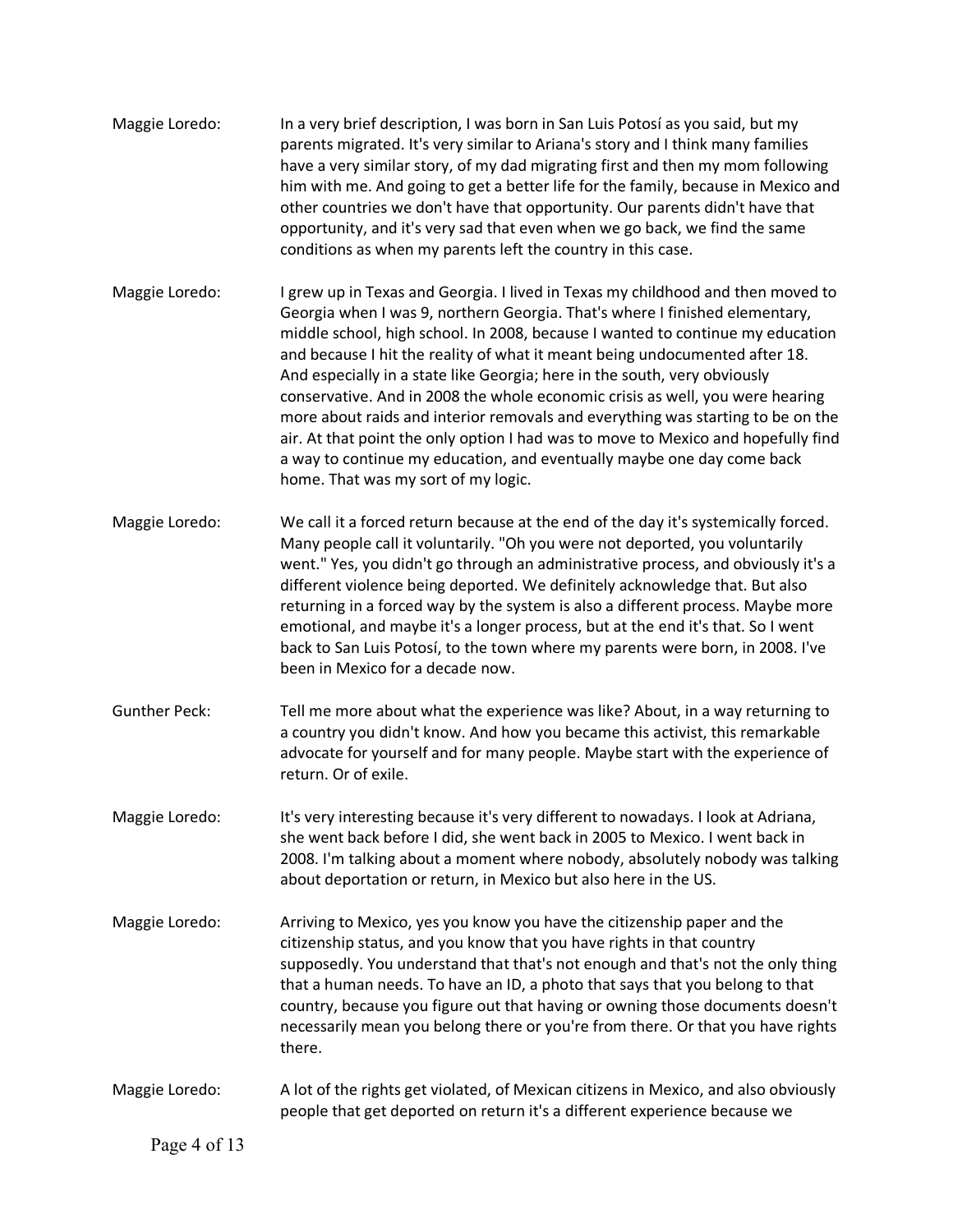haven't been there. We haven't been in the country for, I mean I left when I was two years so I really didn't have, not even the basic documents. Your social security number that you get when you're 18 or your ID that you get when you're 18. I didn't have all that.

- Maggie Loredo: So first many of the communities you confront with the reality of being undocumented in Mexico as well. Because it's a whole different bureaucratic process to gain your identity documents. The first shock is, "how do I get my papers now that I'm here?" For example to get your ID you need two witnesses if you don't have another form of ID. You need to take those two witnesses with you, If you don't know anybody how are you going to do that? And during presidential elections, for 6 months nobody gets an ID. So if you get deported during that period ... if you get deported in January, it's presidential elections, nobody gets an ID until July.
- Maggie Loredo: So what do you do without an ID? Obviously you can't work, you can't even access a building that requests an ID to go in. That's a big thing that we're advocating; identity documents. That's very important and it should be the most basic thing that a country gives you, but it's been very hard for many people that get deported or return.
- Maggie Loredo: Another big thing is the culture shock, the trauma as well, of going back. If you were deported obviously they literally kidnap you and you get dropped off the next day. Without it ever being a plan for you. If you return as well, going back to a country where you just feel out of place, You don't know where to go, many times you don't speak the language the same way that they do. You're being targeted because you have an accent when you speak Spanish or you don't sound like you're from here but you look like you should be from here. Those are some of the main things I think I did the lack of identity documents. The trauma and how you deal emotionally. And then obviously trying to navigate the bureaucratic system in Mexico. A system that we don't know, but that you also need to look for a job, try to continue your education.
- Maggie Loredo: In my case it took me 5 years to revalidate my US studies in Mexico, because Mexico didn't know what to do with me. They wanted me to come back to the US to get some documents, and of course I couldn't come back. I asked them for a solution and they didn't give me any so at the end it took me 5 years until I was able to get into college in San Luis Potosí as well.
- Gunther Peck: In fact you couldn't get say, your high school diploma back -
- Maggie Loredo: I had my high school diploma but it didn't count in Mexico, because I needed to go through a revalidation process. They were asking for official translations, but they were asking for a document, a special seal that I needed to come here, to Georgia to get. And because of the work we were doing with other allies and organizations we were able to make changes to the norms.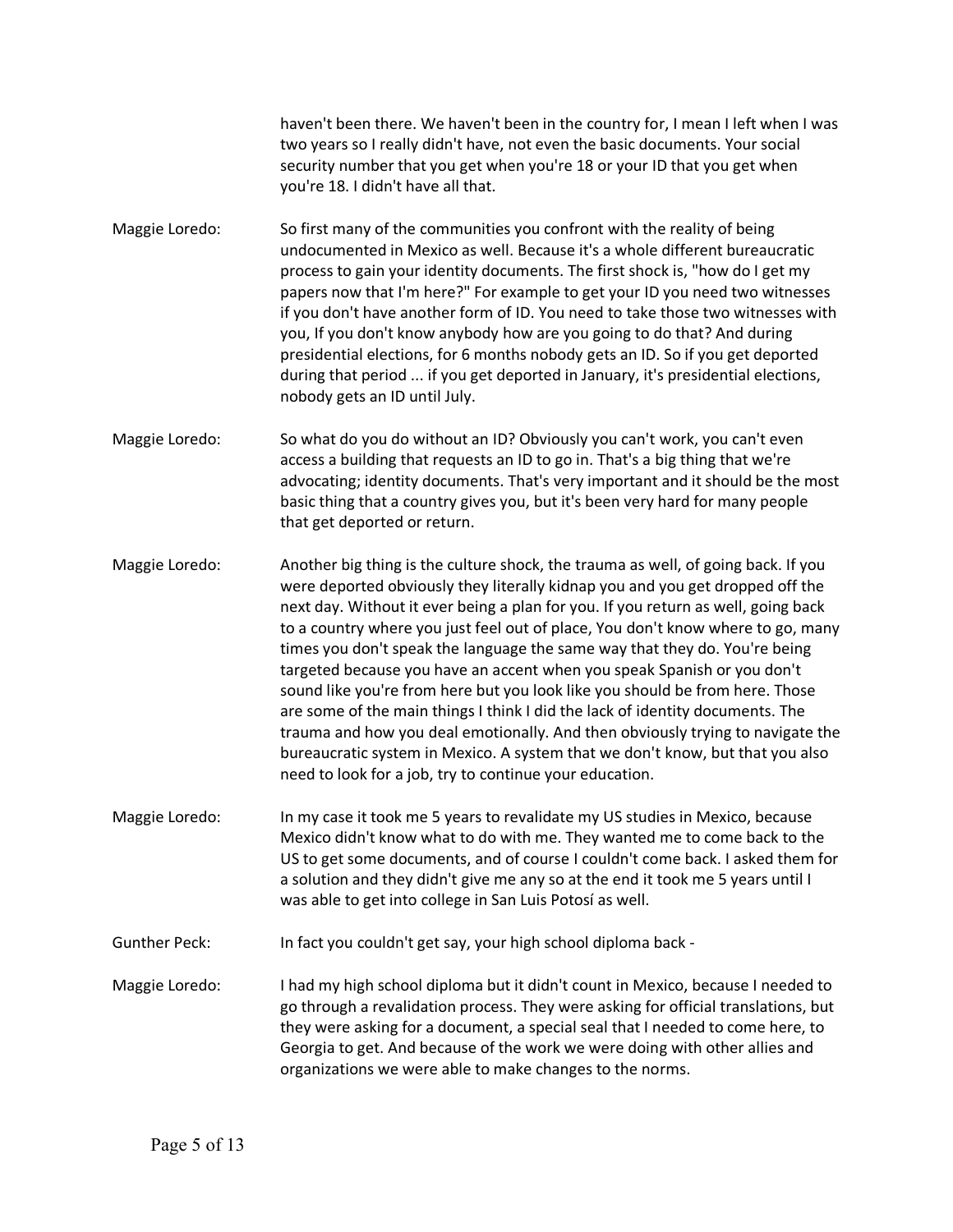| Maggie Loredo:       | So now nobody needs official translations and nobody needs these seals that in<br>2008 were an obstacle for me. Now everybody should be able to revalidate by<br>just presenting their diploma and the GED for the first time is recognized in<br>Mexico last year. Before then they didn't recognize the GED. So many people<br>were being deported or were going back with just middle school. Even though<br>they had their GED, until last year because of the changes that we were able to<br>insist and advocate, now anybody can revalidate their GED in 15 days.                                                                                                                                                                                                                                                                                          |
|----------------------|-------------------------------------------------------------------------------------------------------------------------------------------------------------------------------------------------------------------------------------------------------------------------------------------------------------------------------------------------------------------------------------------------------------------------------------------------------------------------------------------------------------------------------------------------------------------------------------------------------------------------------------------------------------------------------------------------------------------------------------------------------------------------------------------------------------------------------------------------------------------|
| Maggie Loredo:       | It's still a big challenge to implementation and obviously it needs to be<br>implemented at the state level, and the local level. But we're doing a lot of<br>work, and there's someone specific that is working in access to social right, and<br>she is making sure that she [inaudible 00:18:00] and whenever someone doesn't<br>want to revalidate in one state, she'll then contact them with the law saying<br>now this can be done. That's some of the work, something that we've<br>accomplished.                                                                                                                                                                                                                                                                                                                                                         |
| <b>Gunther Peck:</b> | It's an amazing story. Do you think that your story, it's your story and it's<br>become this ability. You have this ability to create a collective and then make<br>policy changes. That's exemplary as well and also not a given. Is there a moment<br>where you sort of understand this is something you have to do?                                                                                                                                                                                                                                                                                                                                                                                                                                                                                                                                            |
| Maggie Loredo:       | A dear friend of mine, Claudia Amado, she once said community is beyond the<br>law, and it struck me. I was like, "What does she mean community is beyond the<br>law?" And I was thinking about it and it was like you're right, when you're active<br>in a community you can even make changes that maybe in the eyes of an<br>attorney they'd say no there's no way legally, but as a community there are<br>many examples along history that show you that yeah, the power that a<br>community has, it can be beyond the law. And that struck me because 6 years<br>later, after I left to Mexico I was able to  for the first time on Facebook, I saw<br>cover stories [about] Los Otros Dreamers, and was like what is that? I kind of<br>identify with that title because at that point I did feel like I had been a<br>"dreamer" in the US before leaving. |
| Maggie Loredo:       | A researcher that was doing a cover story, 'Los Otros Dreamers' and that's how I<br>got in touch with Doctor Jill Anderson, currently the co-director and co-founder<br>of [Otros Dreams en Acción] with me, and I got in contact with her and I<br>submitted my story, and that's how I was part of the 26 experiences that are in<br>this book that was published in 2014.                                                                                                                                                                                                                                                                                                                                                                                                                                                                                      |
| Maggie Loredo:       | But that's the first moment where I knew I was part of something bigger. That I<br>wasn't the only one in Mexico with this experience, and that's been a pattern<br>that we hear all the time. Like when you feel that you are not the only one,<br>something clicks in there. So that was the first moment.                                                                                                                                                                                                                                                                                                                                                                                                                                                                                                                                                      |
| Maggie Loredo:       | The second moment was when, because of the book I got an invitation from the<br>University of California in Fullerton, to go and present the book along with Jill. I<br>was able to also submit an application to get my V1-V2 tourist visa which is the<br>visa every Mexican needs to get if they want to travel to the United States.                                                                                                                                                                                                                                                                                                                                                                                                                                                                                                                          |
| Page 6 of 13         |                                                                                                                                                                                                                                                                                                                                                                                                                                                                                                                                                                                                                                                                                                                                                                                                                                                                   |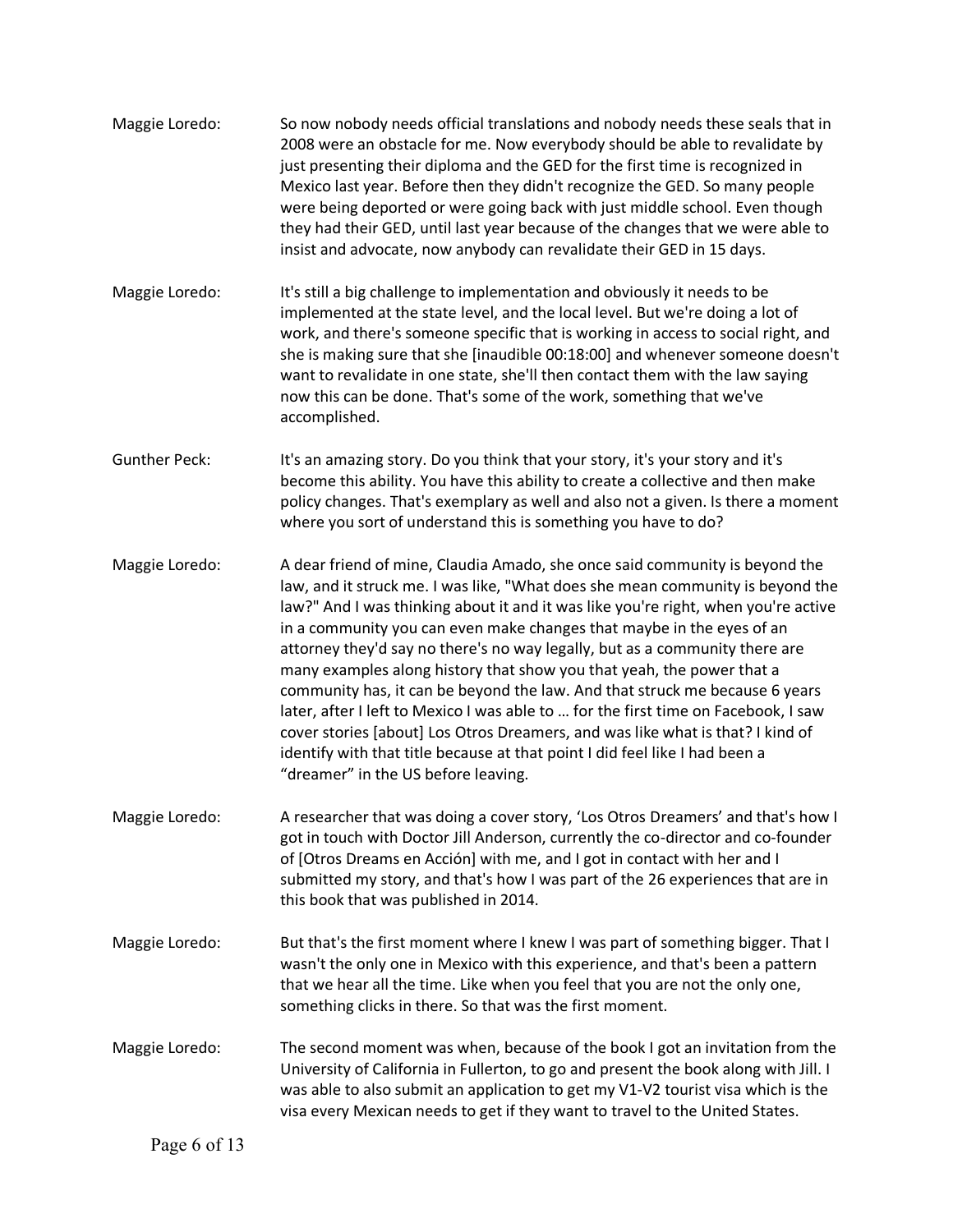|                      | Obviously you have to prove that you are not a liar, in the eyes of the US<br>embassy. But I was pretty privileged and lucky that the agent had a good nights'<br>sleep and she was in a good mood, that she gave me a visa for 10 years, in 2015.<br>That's when I first came to the United States after almost 8 years of living in<br>exile in Mexico. I was granted a 10 year mobility, which now I use quite<br>frequently to come back and forth between my home and Mexico.                                        |
|----------------------|---------------------------------------------------------------------------------------------------------------------------------------------------------------------------------------------------------------------------------------------------------------------------------------------------------------------------------------------------------------------------------------------------------------------------------------------------------------------------------------------------------------------------|
| Maggie Loredo:       | But that's when it really clicked. In 2015 in California it was, "Okay now I have<br>this visa. Now I have this mobility. Now I'm in a privileged position." Because<br>there's tons of friends of dear loved ones in Mexico that are no different than<br>me, but they can't be with their families and I was able to be at the - when my<br>nephew was born, he was born right like a month after I got my visa, so I was<br>able to be at that moment with my family.                                                  |
| Maggie Loredo:       | I was like, "What am I gonna do now? Will I just, okay I have a visa now, bye?"<br>Or do I have a bigger responsibility and a bigger commitment to do everything I<br>can. And that's actually where Jill and I decided to found Otros Dreams en<br>Acción and that's what we did. But that's basically when it clicked; when I got<br>my visa, when I gained this mobility and when I realized I was in another and<br>that I needed to do something.                                                                    |
| <b>Gunther Peck:</b> | Let me follow up on this really powerful idea about still being a "dreamer," or<br>being one of the original "dreamers." I'm wondering, as the other "dreamer," as<br>one of many other "dreamers," are those dreams about nation, or are they<br>about something much bigger? Because I think, this connects to a harder<br>question: where home is. What home is. So my question I guess is really out<br>how your sense of yourself as a "dreamer" threads your way through everything<br>that you're doing.           |
| Maggie Loredo:       | That's definitely a big topic in a deeper discussion, but we talk a lot about,<br>obviously we know where the "dreamer" term came from. Obviously we know<br>that it was from the dream 2001 and it's amazing and it's very inspirational to<br>have observed and been a part to some extent of that struggle when it started<br>in 2001.                                                                                                                                                                                 |
| Maggie Loredo:       | How they became politically active, many students and many young people<br>fighting for the right to be in their home and the right to continue their<br>education and be here. Which is very encouraging, right? But also being in<br>Mexico, it takes a big shift and it's a very different perspective and a different<br>angle. In Otros Dreams en Acción, it's hard to label people and I think many of<br>the times that's what we want to do, especially in the academia. Who are you,<br>this concept, this term. |
| Maggie Loredo:       | But we acknowledge that there are returnees, deportees, many identify as<br>"dreamers," many of us don't identify as "dreamers," because of the same<br>political little box that means to be a "dreamer" in the United States and how<br>you're in a privileged position but obviously there are so many requirements to<br>be this extraordinary straight A exceptional person. And then you get into the                                                                                                               |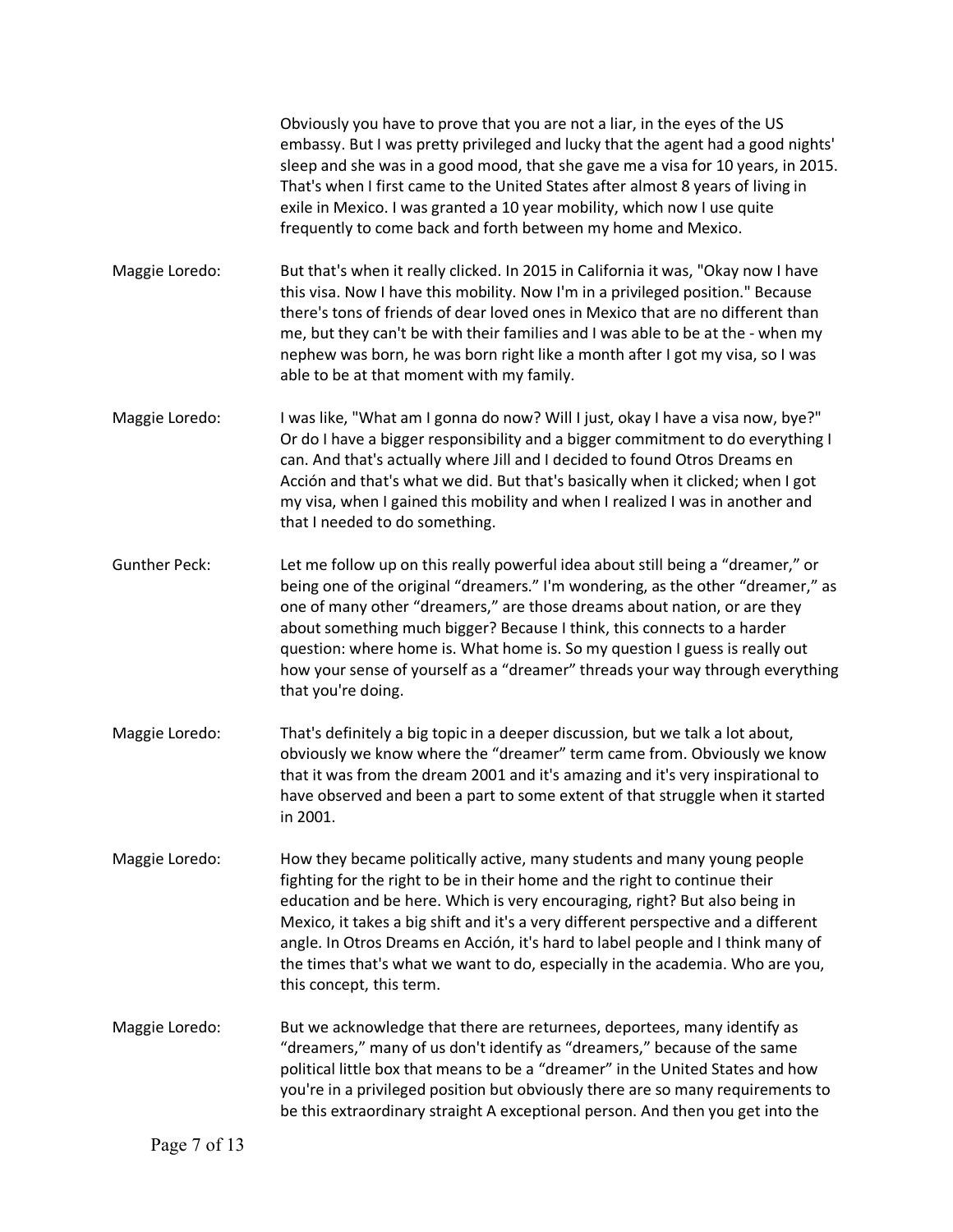conversation of the deserving and the non-deserving or the good versus the bad. But also you criminalize your parents in some way because of the requirements in order to qualify first for the program, I mean the dream act and the DACA (later).

Maggie Loredo: But in Mexico it's being abused. The term "dreamer" is being really abused and neglected by the government and by the new guy would say because it's trying to portray the "dreamer," the Mexican. We need to do something. We the government in Mexico need to do something for the "dreamers" because they're these straight A students that are gonna come save the economy of Mexico. But then that invisible-izes the other realities like all the other people that could not go to college because they had to have two jobs or because their parents were also working day and night, and they didn't have that access to gain that education. Many people that were in maybe gangs or have addictions, many people who are not as young as 20 or 30 but now they're in their fifties. But they also grew up in the US and they also lived here. But when they go back to Mexico they don't have the same, they're not looked at the same way a 20 or 30 year old who went to college.

- Maggie Loredo: So for us I think we definitely ... anybody can call themselves what they want and we respect that, but we also know that everybody should know what it means to carry the label of being a "dreamer," so that you can say, "Well yeah maybe I identify as a "dreamer" but I know the context behind it." I think that's very important and we want to continue to advocate in Mexico for them to think about it. About the term.
- Gunther Peck: I love the way you are also capturing the complexity of not only the term "dreamer," but the way it has been used, somewhat cynically. To, in a way separate out, and as you said it beautifully in effect, to find the undeserving. But in the hands of "dreamers," so called, or others who don't consider themselves "dreamers," it's both a kind of strategy and an idealistic assertion of something at the same time. I think is really, really powerful and to separate out the dream act as a sort of unfulfilled promise. To the good men and women on this continent, and what people are doing with the term I think is really important. And it is about context as you say. Do you think in Mexico, do Mexican youth and young men and women view dreamers skeptically or scornfully even? Is there hostility because they were not considered Mexican in some way. In other words, is dreamer shorthand for something American?
- Maggie Loredo: I think it happens not just with "dreamers" but with anyone in Mexico. I think right now, part of the work that we do is try to be part of the population or the communities in Mexico and acknowledge all of the movements and all of the struggles that the people in Mexico have been fighting for. Because it creates divisions and definitely when Mexicans that lived outside of Mexico go back, they are seem many of the times as sort of the failures. The ones that left the country and didn't stay and fight for the country, and now they're coming back as failures. Now they're coming back to get jobs, but they feel that they are so much because they speak English, they feel superior but they're coming and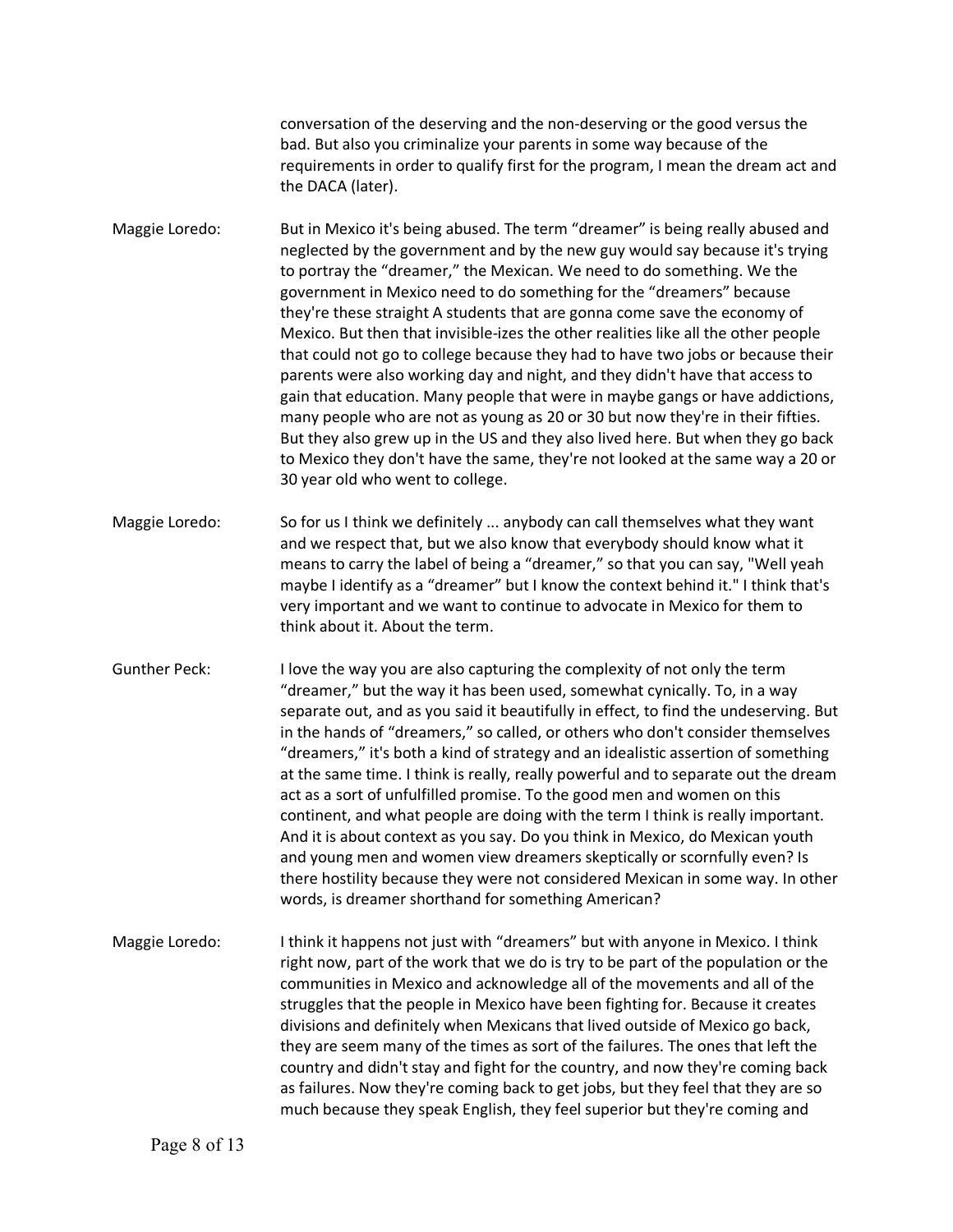they're trying to take off spaces at universities, but it's also because of the same inequality and the bureaucracy and corruption that exists in Mexico that a big percentage of the population is living in poverty.

Maggie Loredo: So when other people come and they're also trying to get a piece of the cake, obviously the ones that are there are like, wait, you haven't been here, So in order to fight that discourse, obviously if you go and you're like, "Oh I speak English, I graduated from this university and I want a better job and the government should give me a better job because I know this." Obviously that's gonna create tension and misunderstanding among the society and the community. So we instead say yes I lived in the US – and it hasn't -- but Mexico should acknowledge my experience because when they create policies or programs they're now considering that we're not the same as someone that grew up in Mexico. They need to acknowledge that experience and they haven't. But not in a bad way; in a way that it's necessary for them to create programs that will actually meet the requirements and the needs of the community that is coming back. But we do have to say to the community and people in Mexico that we're part of it.

Maggie Loredo: And we also need to be part of other topics; I'm not just a returnee, I'm also a woman living in Mexico and I fear of my life every day in Mexico. And I'm also part of it so what other things are happening in Mexico that I need to be part of, and I think that's a way to say you should get to know me, I want to get to know you and I want to be part because we're both living in Mexico now. To contrast that message.

Gunther Peck: There's this morale witness in what you're saying, and the way you act, that seems to be present wherever you are. Key part of what makes change possible. This is a question that I'm uncomfortable asking because I think it is often used by the kind of chauvinistic approaches to the nation. Let me just give a quick aside - I have never felt more American and more out of step when I lived abroad, and for a couple of years in Greece, And then my return to the United States was really wrenching, because I did not feel like I fit. I couldn't understand ... this is not home, the way I understand it. And I'm wondering, what does American-ness man to you at this point. Do you consider yourselves more American or not?

Maggie Loredo: I don't know, I don't think I consider myself Mexican or American at all, We're like this third hybrid thing that is being made out of combining both. But I do think that just taking part of saying that, of course I'm immersed in this nation, nationalistic vision sort of thing. That's why it's very complicated for me when they ask me where I'm from, because I have to go into the subject of what does it really mean to be American or Mexican? I don't think I want to use that. But I think we are this third hybrid thing that was formed out of parts of being, growing up in this country, the United States, the good and bad things of it. But we're formed that way.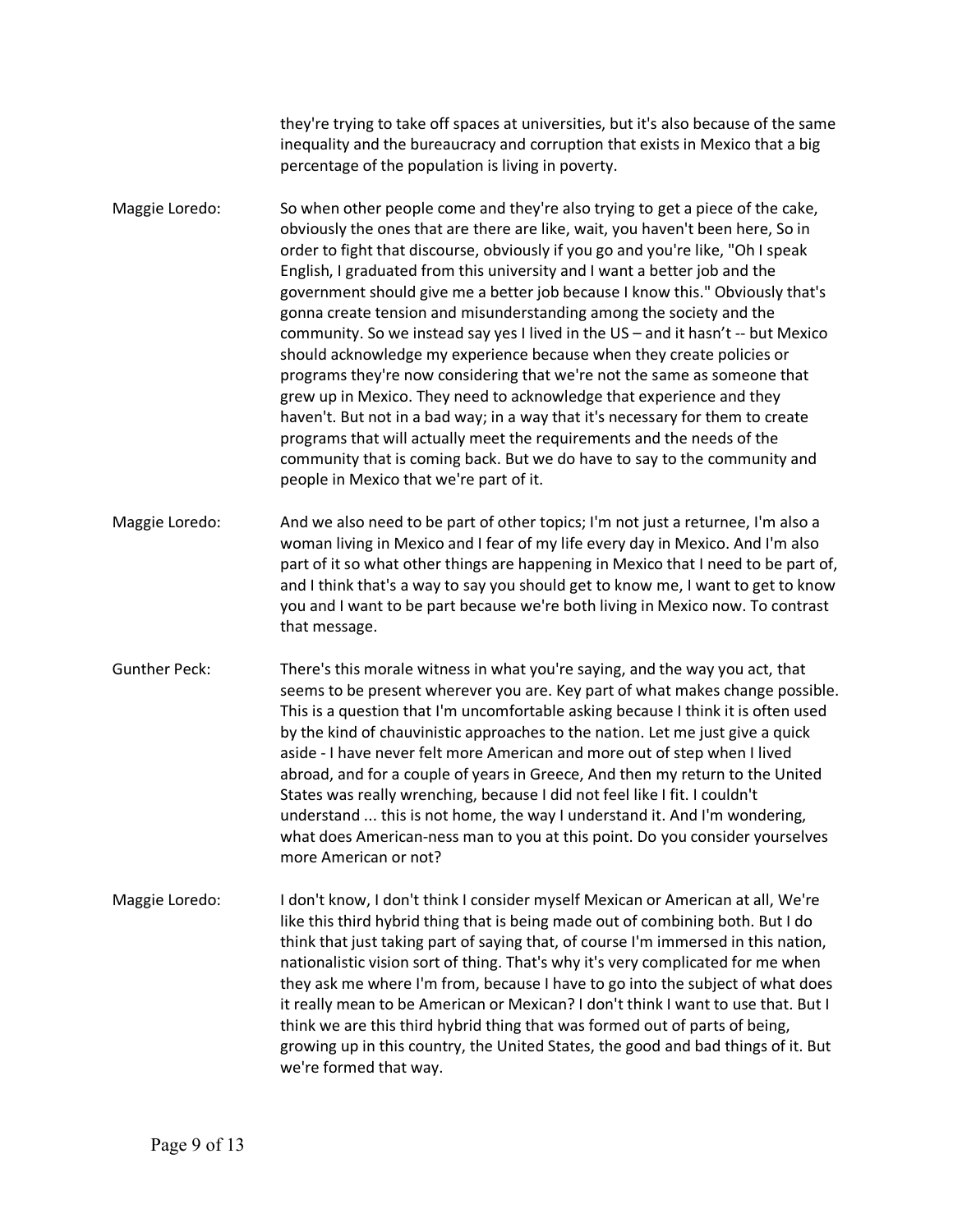| Maggie Loredo: | Claudia also says that we're like little Frankensteins, that we're made out of<br>parts of the US and parts of Mexico and now we're trying to fight after<br>becoming that. I think it's much more complicated, but I think I am this third<br>thing that has parts of the US, parts of Mexico, and definitely after living here,<br>going back to Mexico it was okay. I'm not okay with how things are in Mexico<br>and I don't think I should be okay, but it's very different, the work and how you<br>approach things in the United States than how you do it in Mexico. Of course<br>you can get killed in Mexico. In the US you can also be shot here anywhere. But<br>it's different, right? It's very different.                                                                                                                                                                            |
|----------------|-----------------------------------------------------------------------------------------------------------------------------------------------------------------------------------------------------------------------------------------------------------------------------------------------------------------------------------------------------------------------------------------------------------------------------------------------------------------------------------------------------------------------------------------------------------------------------------------------------------------------------------------------------------------------------------------------------------------------------------------------------------------------------------------------------------------------------------------------------------------------------------------------------|
| A Figueroa:    | The short answer, I do consider myself an American. The short answer. As much<br>as I would like to deny it, there's a part of me because there is sort of<br>resentment towards this country that didn't want me, in a way. That's how I felt.<br>And I do consider myself a Mexican and you have to be more Americans than<br>the Americans and more Mexican than the Mexicans. Just to continue what<br>Maggie said yeah we are sort of this combination of stories and parallels and I<br>think we're privileged in that way because it makes us stronger. We have<br>different views than what normal Mexican citizen would have or a normal<br>American citizen would have.                                                                                                                                                                                                                   |
| A Figueroa:    | I think it makes us more aware of what  what we have as privilege, and for<br>example I was telling you my sister was born here. She said to me, "I don't think<br>I wanna vote." I'm like what! Do you know what I mean? As your big sister from<br>Mexico calling you in 2008, you better vote. It's obvious that it's important for<br>her to be engaged. If she didn't have her story with her sister being in Mexico<br>and her parents being from a different country and being immigrants, maybe<br>she wouldn't be that engaged as many young people unless things happened.                                                                                                                                                                                                                                                                                                                |
| A Figueroa:    | Things have to happen for you to move. Things have to happen for you be<br>uncomfortable and that's how you're gonna move and then act and what<br>Maggie said, with Maggie and Jill and without these organizations in Mexico, we<br>wouldn't have a voice. That's why a sense of community is so important. Maggie<br>was saying that when she saw the "dreamers" that's how I felt when I saw the<br>book and I saw Maggie and I was like you know what, let's find our people and<br>let's do something about it. And it is difficult. That's how how (?) made the<br>changes and the policy changes for, for example documents in Mexico. The<br>revalidation of your studies which is important. To cut down on that<br>bureaucracy. But until we were vocal and saying we're here, it's coming back<br>and there are more deportations every single day from the Obama<br>administration on. |
| A Figueroa:    | So that's why I think more people were talking about "dreamers" before. 2001,<br>2002, 2003, nobody heard of "dreamers" and nobody realized that yeah we<br>existed because we were in the shadows. Because we weren't recognized.<br>Because we didn't want to tell them that we were undocumented. We were<br>afraid. So until we saw that there was other people, and that there was a big<br>community of us and we were real and we were your neighbors, you know we                                                                                                                                                                                                                                                                                                                                                                                                                           |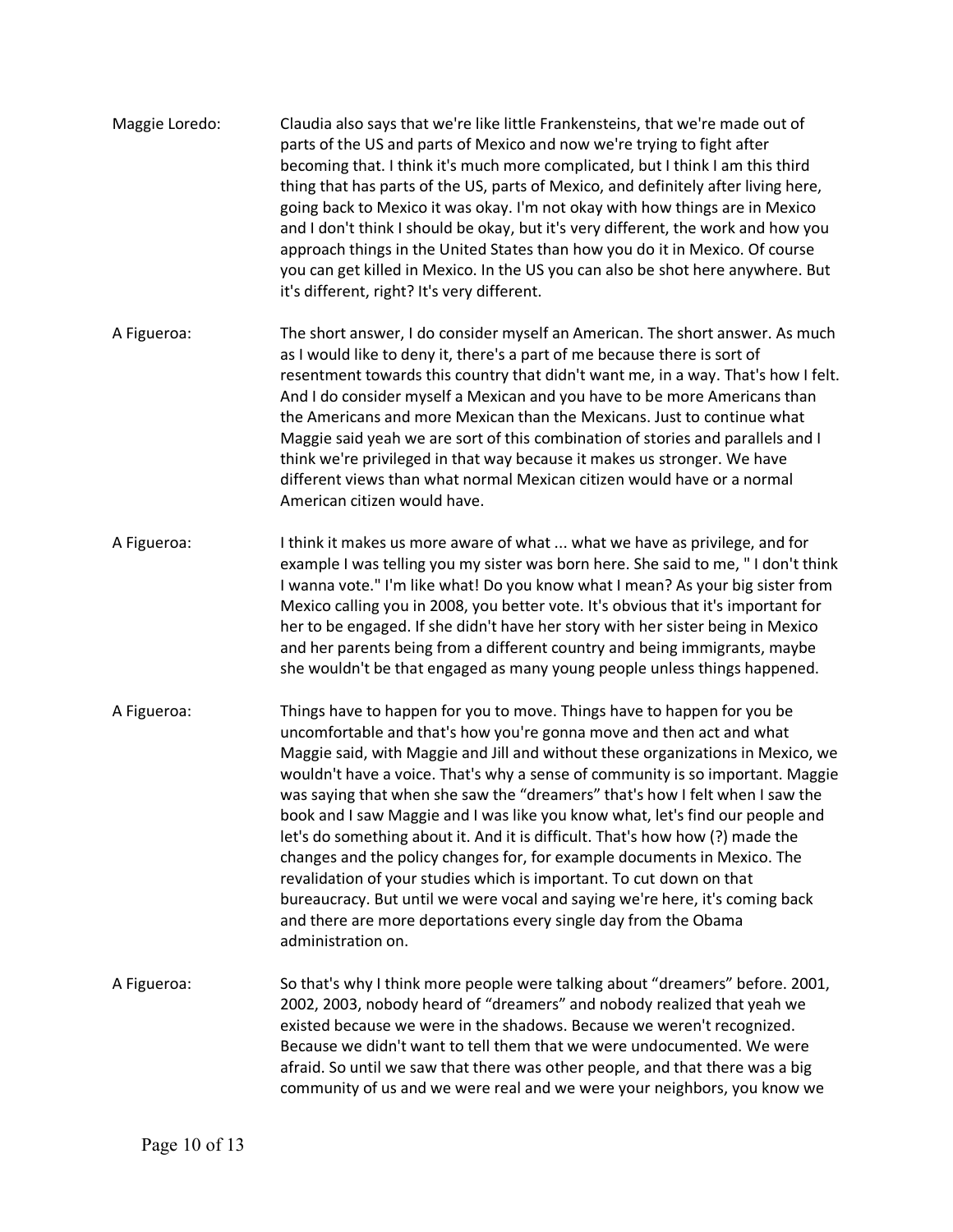were your children's friends that were being sent back because we didn't have piece of paper. Which is sort of ironic.

- A Figueroa: So yeah, I am American because I am invested in America. It's just that way. In Mexico, constantly checking the news, checking what's going to happen because I have family but not because only that but because it's part of me whether I like it or not. And I am invested in Mexico, and then the policies because I'm living it, and I'm living there and of course I wanna make, not just Mexico but the world work together bilaterally to make the world a better place. America is north, south, central. We're all Americans in a way, and so yeah. Short answer yeah, I am an American.
- Gunther Peck: That's a great answer. It reminds me of something that I've thought a lot about but it's hard to grasp, articulate the way you just did. But I think the whole notion of citizenship itself often gets separated out from other categories and I think one of the things that is so powerful about both Mexican and US history is not only the way they've shaped each other, sometimes with conflict but more so on an aspirational level, what citizens understand to be citizenship rights at their core have been fought and protected, in some ways, figured out by noncitizens. There's no separating out the relationship between the two.
- Gunther Peck: The way you are framing your American-ness or your Mexican-ness, your community and the rights you're holding up are actually something that's a tremendous benefit to both places.
- Gunther Peck: Your stories, from my vantage they also really extend the so-called "dreamer" narrative to think about it I something that the stakes, the "dreamers" are the content of rights of two places at the same time. And it was before, during and after. The dream act was talked about. And that's a much longer and I'm hoping important story that is going on. There's education in what you're saying and also inspiration. Because it is a better way to think about citizenship. Why any citizen should care about what our rights look like, in one place or the other place.
- Gunther Peck: So your story Maggie, about changing what "dreamers" and returnees, what documents they need in Mexico is a compelling story of its own. A movement story, where a community came together and has pushed and has made social change possible. If you could be that activist in the United States, if there was one policy change you'd want to start with for undocumented people, what would it be?
- Maggie Loredo: That's interesting. There's one that after being in Mexico and understanding how and why we're living this big deportation mission, and I think for the community in Mexico that deported and return community in Mexico and in other countries, we talk a lot about family separation and we talk a lot about these bans or these bars which, bar is a legal term. But the community is being banned from the US, from their communities, from their families. Not only because they get deported, yes if you get deported many times depending on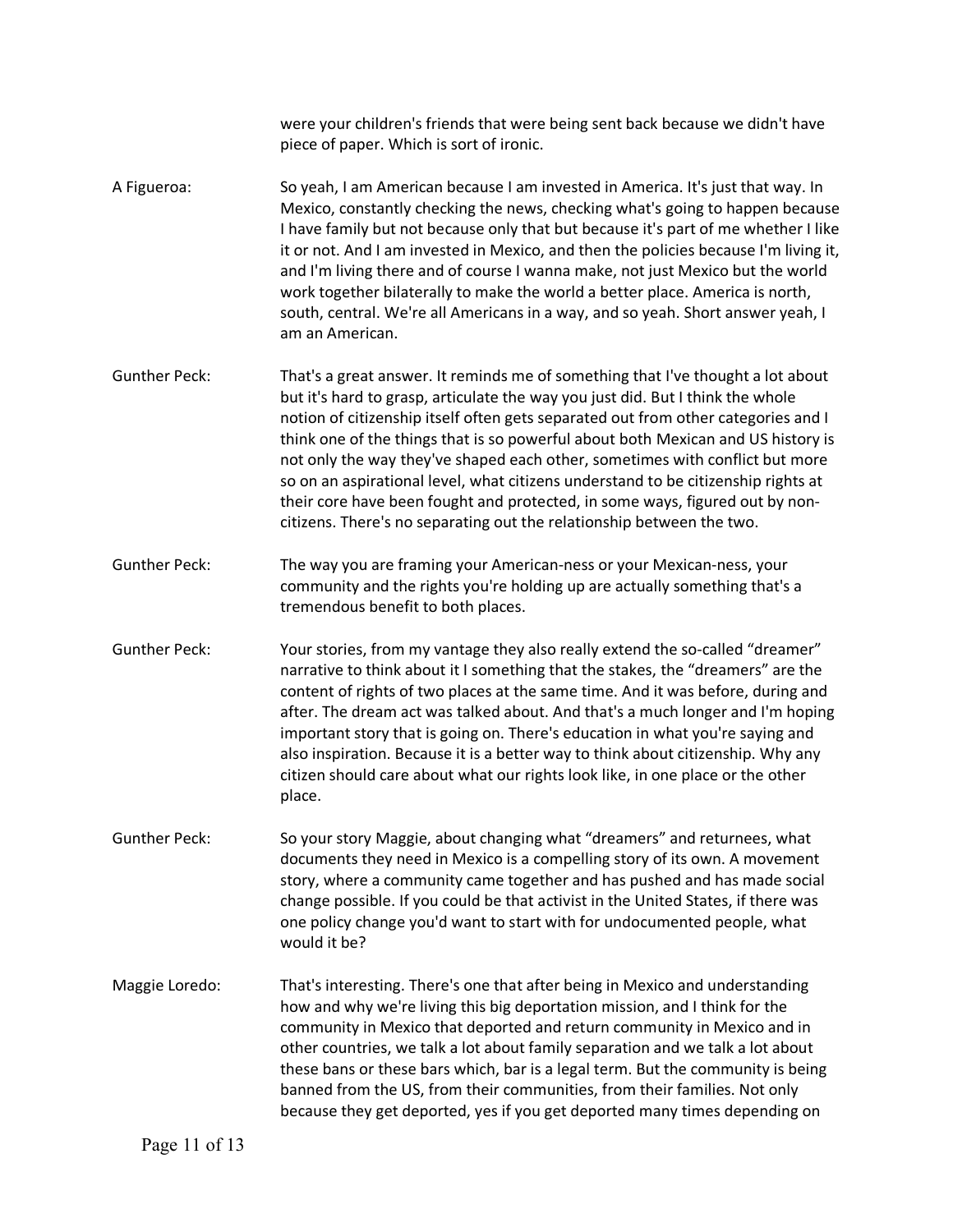your case if you have illegal reentry, you obviously have an automatic 10 year ban or 20 year ban or lifetime ban, because they're under the 1996 Ira laws that Bill Clinton signed in when he was president.

- Maggie Loredo: But they did set the ground for this deportation machine, and a lot of things are in the changes to these laws which are obviously many misdemeanors became aggravated felonies and many people, it was easier for many people to become more deportable and it was more difficult for people to have a path to be legalized because of these laws.
- Maggie Loredo: So the community is failing all these bans, and it would be interesting if we could start talking here in the United States of how would fix 96 look like. What would it be to retro activate these bans and as we were talking there are other specific situations, maybe someone that got charged for having marijuana in California and now that's not even a thing. How would his case, his or her case, be able to be retroactive. And for them to have an opportunity to gain this mobility between home and Mexico, the two countries. So I think I would like to hear more and more about fix 96.
- Gunther Peck: Adriana, would you like -
- A Figueroa: No I think Maggie ... What policies is that, there's so many but I think that is a big one. And just for the mobility now that I have it, for the people to gain, I understand the importance of it. And it's something that we want so bad. To be able to come back and those policies can change, then why not. And decriminalize a lot.
- Gunther Peck: Obviously immigration is an incredibly powerful political issue right now. I do wonder how you engage people who do not agree with you. Either in the United States or in Mexico, but in the United States to those who would say, "well okay, decriminalize mobility but your sister should not be here in the first place. Your parents shouldn't be here in the first place." What do you say to that person, who protests your presence in the first place.
- A Figueroa: To be honest, for me it's very difficult. Because you have to take a deep breath. You have to understand where they're coming from. And I understand that sometimes ignorance is a big part of it. There's a lot of disinformation. That there's this imaginary line, or let's say that they say oh why are you here in the first place, do it the right way. Do it the legal way. They don't understand all the barriers and that there's no right way or no legal way. And besides that, we're immigrants. We're all immigrants. At the essence of humanity we are all immigrants. We all came from other places. Your families most certainly came from other places. To deny my right to be here is essentially denying your right to be here as well.